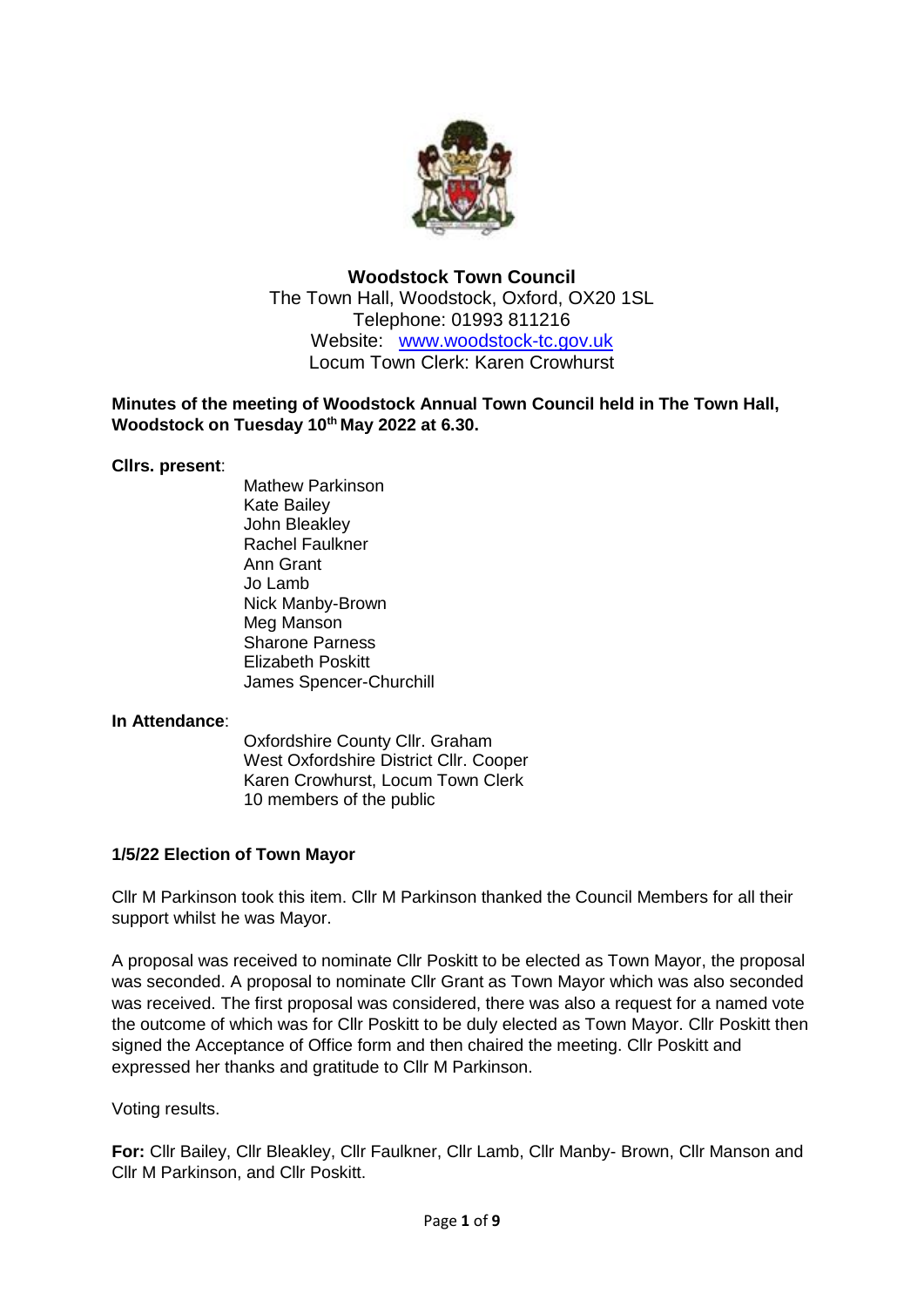## **Against:** Cllr Grant, Cllr Parnes and Cllr Spencer- Churchill.

## **2/5/22 Election of Deputy Mayor**

A proposal was received to nominate Cllr Lamb to be elected as Deputy Town Mayor, the proposal was seconded. A proposal to nominate Cllr Grant at Deputy Town Mayor which was also seconded was received. The first proposal was considered, there was also a request for a named vote the outcome of which was for Cllr Lamb to be duly elected as Deputy Town Mayor.

Voting results.

**For:** Cllr Bailey, Cllr Bleakley, Cllr Faulkner, Cllr Lamb, Cllr Manby- Brown, Cllr Manson and Cllr M Parkinson, and Cllr Poskitt.

**Against:** Cllr Grant, Cllr Parnes and Cllr Spencer- Churchill.

### **3/5/22 Apologies for Absence**

To receive and consider for acceptance apologies for absence.

Apologies were received from Cllr U Parkinson.

### **4/5/22 Minutes of last meeting(s)**

To consider for approval, the minutes of the Council meeting held on Tuesday 12<sup>th</sup> April 2022 (attached); To also accept the minutes of the Staffing Committee Meeting held on 13<sup>th</sup> April 2022

It was **resolved** with one slight amendment to accept the minutes of the Council meeting held on Tuesday 12<sup>th</sup> April 2022 as a true and accurate record of the meeting.

It was also **resolved** to note the minutes of the Staffing Committee Meeting held on 13th April 2022.

#### **5/522 Declaration of Interests**

To consider the request of Councillor Ann Grant that the contents of the ruling on Declaration of Interests to be explained by the Locum Town Clerk.

The Locum Town Clerk advised that declarations of interests are covered in the code of conduct where there is also dispensation request template. The Locum Clerk advised the meeting that it is Members personal responsibility to declare interests and it is not the position of the Proper Officer to remind Council Members.

The Locum Clerk advised on pecuniary interests, which is where it is at the discretion of the Member with this type of interest to decide if they need to leave the room whilst discussions take place. A couple of examples of pecuniary interests were provided.

The Locum Clerk also explained predetermination.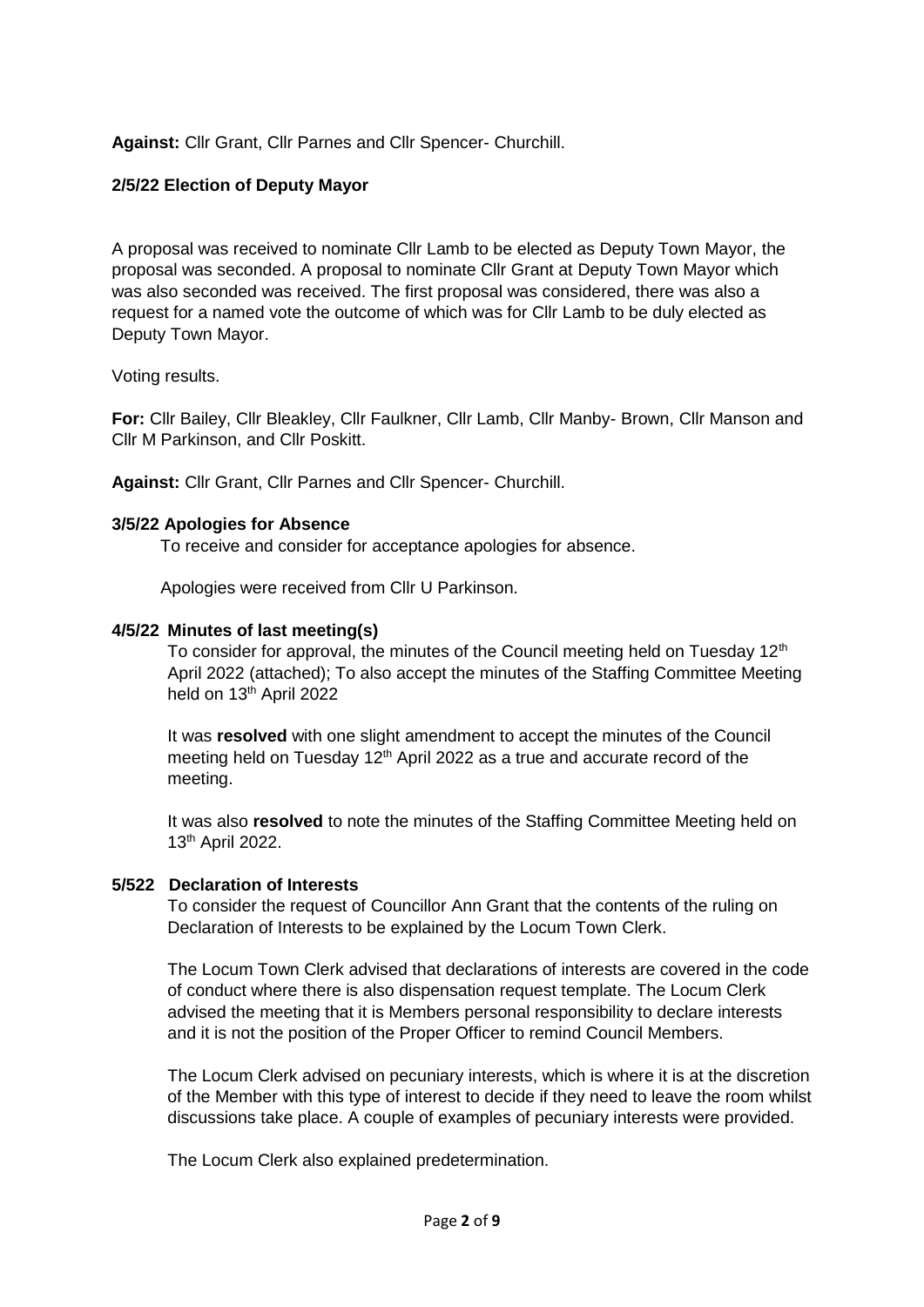#### **6/5/22 Declarations of Interest**

To receive any declarations of interest in items on the agenda in accordance with the Localism Act 2011 and the Council's Code of Conduct.

Declarations of interests were received from Cllr Poskitt regarding item 3 Hedge End planning application. Cllr Poskitt advised that she will leave the room when the item is due to be discussed. Cllr Poskitt also declared an interest as she is also a District Councillor to West Oxfordshire District Council.

Cllr M Parkinson declared an interest with regard to the planning items, as he is a Council Member to West Oxfordshire District Council.

### **7/5/22 Public Speaking and Question Time**

*This period of time designated for public speaking in accordance with standing order 3(e) shall not exceed 3 minutes per speaker with a maximum of 15 minutes in total being allocated. Although no prior notification is required, notification to the Town Clerk is welcomed*

The Mayor announced the session for public speaking. At that time no members of the public requested to speak. The Mayor advised the meeting that a representative for the in Bloom item wished to address Council in relation to item 17 on the agenda. It was agreed to open the session up upon the arrival of the representative.

### **8/5/22 Appointment to Committees, Working Groups and to accept any Terms of Reference**

(i) Finance and Town Council Assets Committee

After an in depth discussion and an explanation as to why the above committee is needed a request for a vote was made to decide whether to appoint membership at this meeting and defer this item to another time once more information has come forward. A vote was taken by a show of hands, the outcome of which was:

**For:** 4 Council Members. **Against:** 4 Council Members. **Abstentions:** 3 Council Members.

As the vote was split, the Mayor chose to exercise her power to have casting voted for the proposal. Therefore, it was agreed to defer considering forming a Finance and Town Assets Committee.

Items 8 and 10 were considered together. The following appointments were made:

#### (ii) **Urgent Planning & Licensing**

No appointment made, it was agreed to hold Extraordinary meetings to discuss planning matters if required.

#### (iii) **Staffing Committee**

The following Members were appointed; Cllr Bailey, Cllr Manby-Brown, (who may step in for Cllr U Parkinson), Cllr Faulkner, Cllr Lamb and Cllr Spencer-Churchill.

#### (iv) **Environment Working Group**

The following Members were appointed; Cllr Manby-Brown, Cllr Grant Cllr Manson, Cllr M Parkinson and Cllr Spencer-Churchill.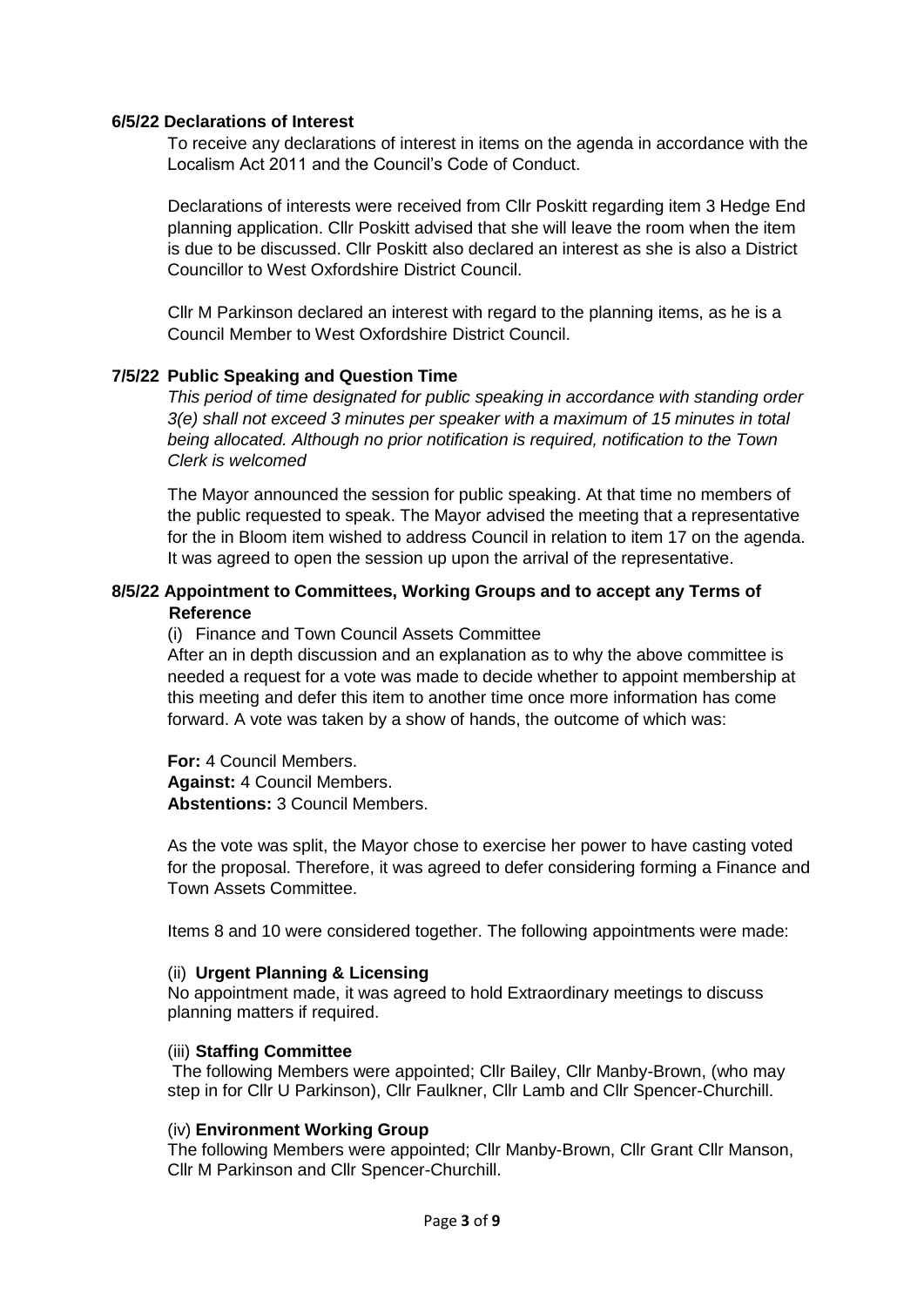### (v) **Christmas Lights Working Group**

It was agreed to appoint, Cllr Bleakley and Cllr Lamb.

#### (vi) **Queen's Jubilee Working Group** (task & finish)

The following Members were appointed; Cllr Bailey, Cllr Manby- Brown, Cllr Faulkner, and Cllr Manson.

### (vii) **Queen's Green Canopy Working Group**

Cllr Bleakley and Cllr Poskitt were appointed to the above Working Group.

### (viii) **News Editors**

It was agreed for Cllr Manby-Brown and Cllr Poskitt to be appointed as News Editors.

(ix) **Oxford Association of Local Councils** – The Mayor was appointed to this role.

### (x) **Emergency Planning & Counter Terrorism**

It was agreed to appoint Cllr Parnes, and Cllr Spencer Churchill

### **JOINT VENTURE ROLES** –

### (i) **Traffic Advisory Working Group**

Cllr Bleakley, Cllr M Parkinson, and Cllr Parnes were appointed to the Traffic Advisory Working Group.

#### (ii) **Woodstock & Blenheim Dialogue Group**

It was agreed not to appoint a Council Member to this group therefore, this appointment is held in abeyance.

#### (iii) **Community Development Group** – 3 members

It was agreed for Parnes, Cllr Grant, Cllr Poskitt, and Cllr Spencer-Churchill to be appointed to the above group.

#### (iv) **West Oxfordshire District Council Parish/Town Liaison**

It was agreed for Cllr Poskitt and the Town Clerk to act as representatives If and when required.

## **OUTSIDE BODIES**

#### (i) **Public Transport**

Cllr M Parkinson was appointed to act as the Town Council representative.

#### (ii) **Woodstock Youth Club**

It was agreed not to appoint a Town Council representative.

#### (iii) **In Bloom**

It was agreed to appoint Cllr Poskitt as the Town Council representative.

## (iv) **A44A Group**

It was agreed to appoint Cllr Poskitt and Cllr Spencer-Churchill as the Town Council representatives.

#### (v) **Relief in Need Charity**

It was agreed to appoint 3 Members to represent the Town Council instead of 1. Cllr Bleakley, Cllr Lamb, and Cllr Poskitt were appointed.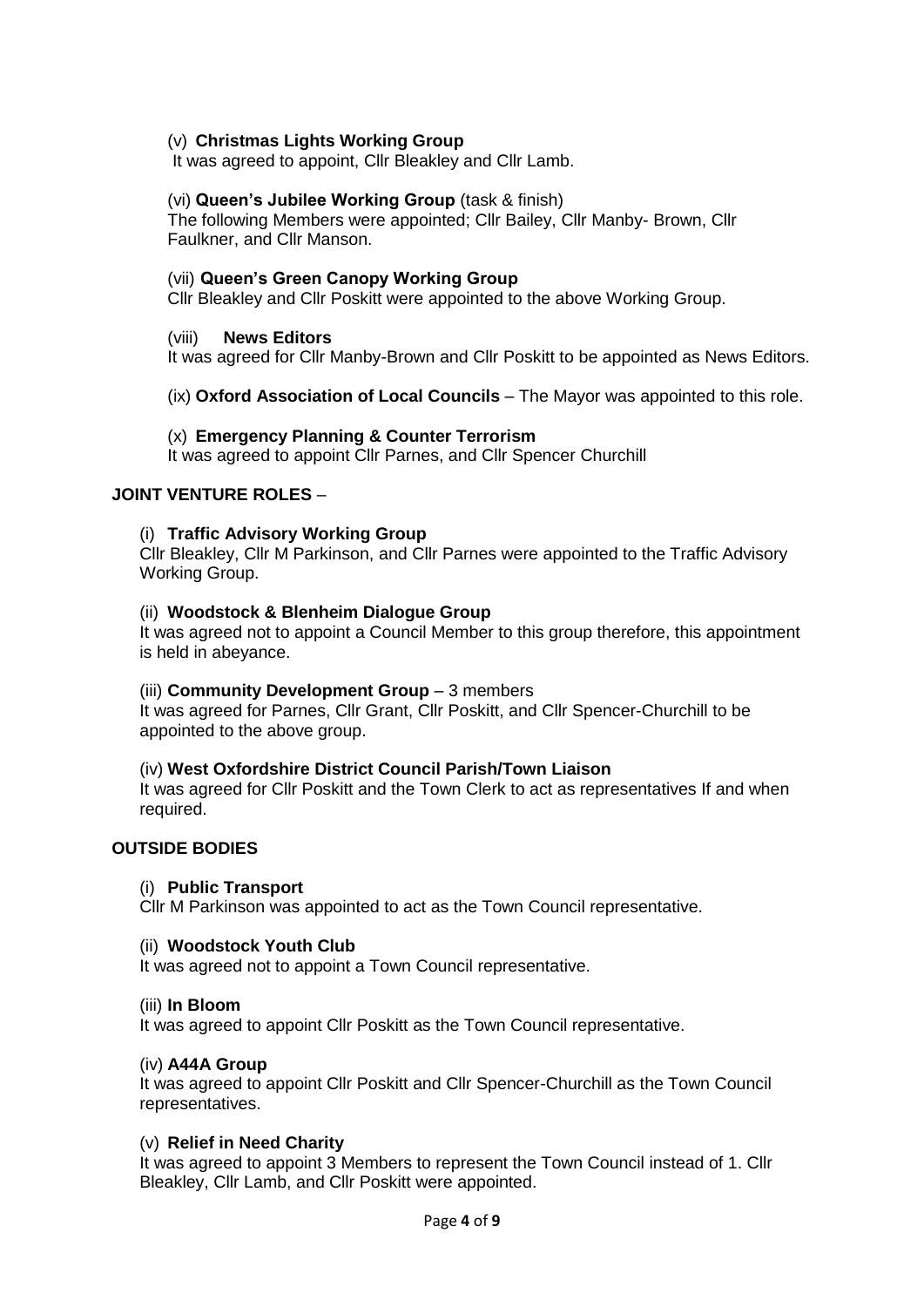### (vi) **Woodstock Exhibition Foundation**

Cllr U Parkinson was appointed to represent the Town Council.

### (vii)**Oxford Airport Consultant Committee**

Cllr Spencer- Churchill was appointed to represent the Town Council.

### (viii) **Village Travel Network**

Cllr Bleakley was appointed to represent the Town Council.

### **9/5/22 Appointment of Professional Bodies-** To receive and consider the following appointments

- a) Solicitor Freeth
- b) Property Agent Breckon & Breckon
- c) Bank Unity Trust Bank
- d) Investment- The Public Sector Deposit Fund managed by CCLA
- e) Insurance Zurich (3-year contract agreement)
- f) Employment and H&R Advisors Peninsula Ltd
- g) Water Meadow Management
- h) Tree Management Boward Trees Ltd

After careful consideration and wishing to allow flexibility of specialisms to meet the need for Council is was agreed not to consider the appointments of professional bodies and use professional bodies on an as required basis. It was agreed that this would allow other bodies to be appointed.

#### **10/5/22 Town Council Roles 2022/23**

To consider the draft roles for allocation at the Annual Meeting of Council. This item was covered at item 8 on the agenda.

#### **The Meeting then moved to item 18 on the agenda.**

**11/5/22 County Councillor's Report** to receive the monthly Parish report from Oxfordshire County Cllr Graham (attached)

Cllr Graham read from his report which will be made available on the Town Council website. The report included;

- The Town Parking Consultation,
- The Health Care Feasibility Study,
- The Temporary Library location,
- Road works causing congestion,
- Pedestrian Safety issues.
- Bus drivers and coach drivers having to go onto pavements,
- His attendance at the Woodstock Traffic Advisory Group,
- Difficulties families are facing who have offered accommodation to Ukrainians refugees.

Questions were posed to Cllr Graham regarding the above which were duly answered.

## **12/5/22 District Councillor's Report**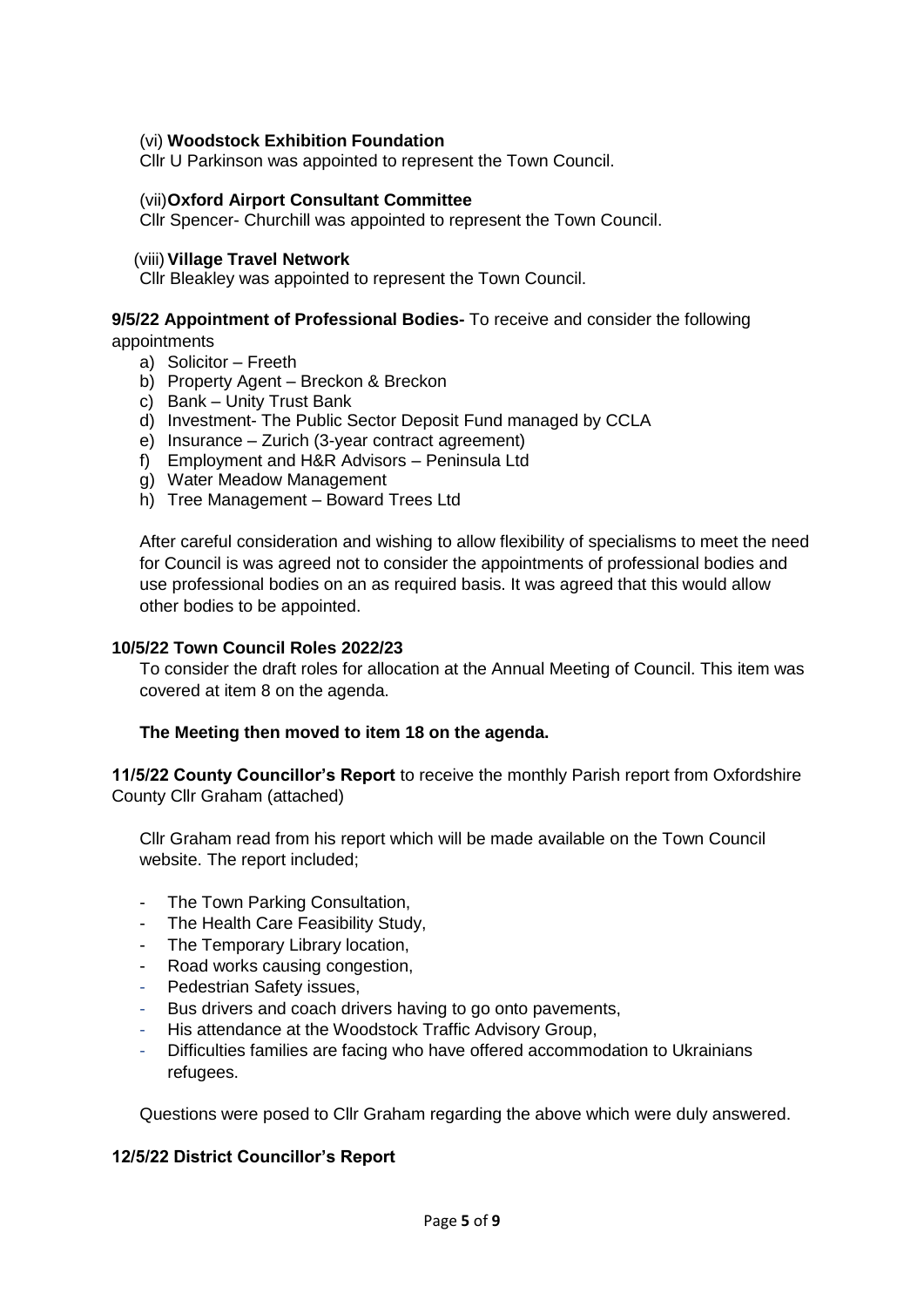To receive the monthly report from West Oxfordshire District Cllrs Poskitt & Cooper (attached)

Members note the report from Cllrs Cooper and Poskitt which will be made available on the Town Council website.

The report included;

- The revised constitution for West Oxfordshire District Council,
- Council Administration,
- Local Elections

Cllr Cooper also recommended that a new clock in the Town Council Chamber would be an appropriate memorial to Colonel Nigel Clifford.

Cllr Cooper mentioned that November 2023 is the 150th anniversary of Churchill's birth and January 2024 is the 60th anniversary of his death.

#### **13/5/22 RFO Reports/Financial Matters**

a) to consider the reports of the RFO (to follow) Members noted the reports presented from the RFO.

b) To review the current cemetery fees and agree any actions It was agreed to defer this item to the Environment Committee.

#### **14.5.22 Audit and End of year accounts 2021-2022**

- a) To approve the end of year accounts for the accounting year 2021-2022 Members noted the end of year accounts.
- b) To approve the 2021 -2022 Bank reconciliation(s) Members noted the end of year bank reconciliations.

It was requested that a minute be recorded that it would be helpful for the RFO to attend some meetings in order to answer queries and questions to be raised by Members.

#### **15/5/22 To accept the calendar of meetings for 2022-2023 – Previously circulated**

It was agreed to defer this item until the June meeting. The Mayor advised that an Extraordinary meeting will be called on Thursday 19<sup>th</sup> May to enable Council to discuss and agree a response to the parking consultation.

#### **16/5/22 Planning & Licensing**

To consider response to the following applications;

### **22/00931HHD – 29 Oxford Road Woodstock Oxfordshire**

Proposed detached double garage

#### **Comments and observations**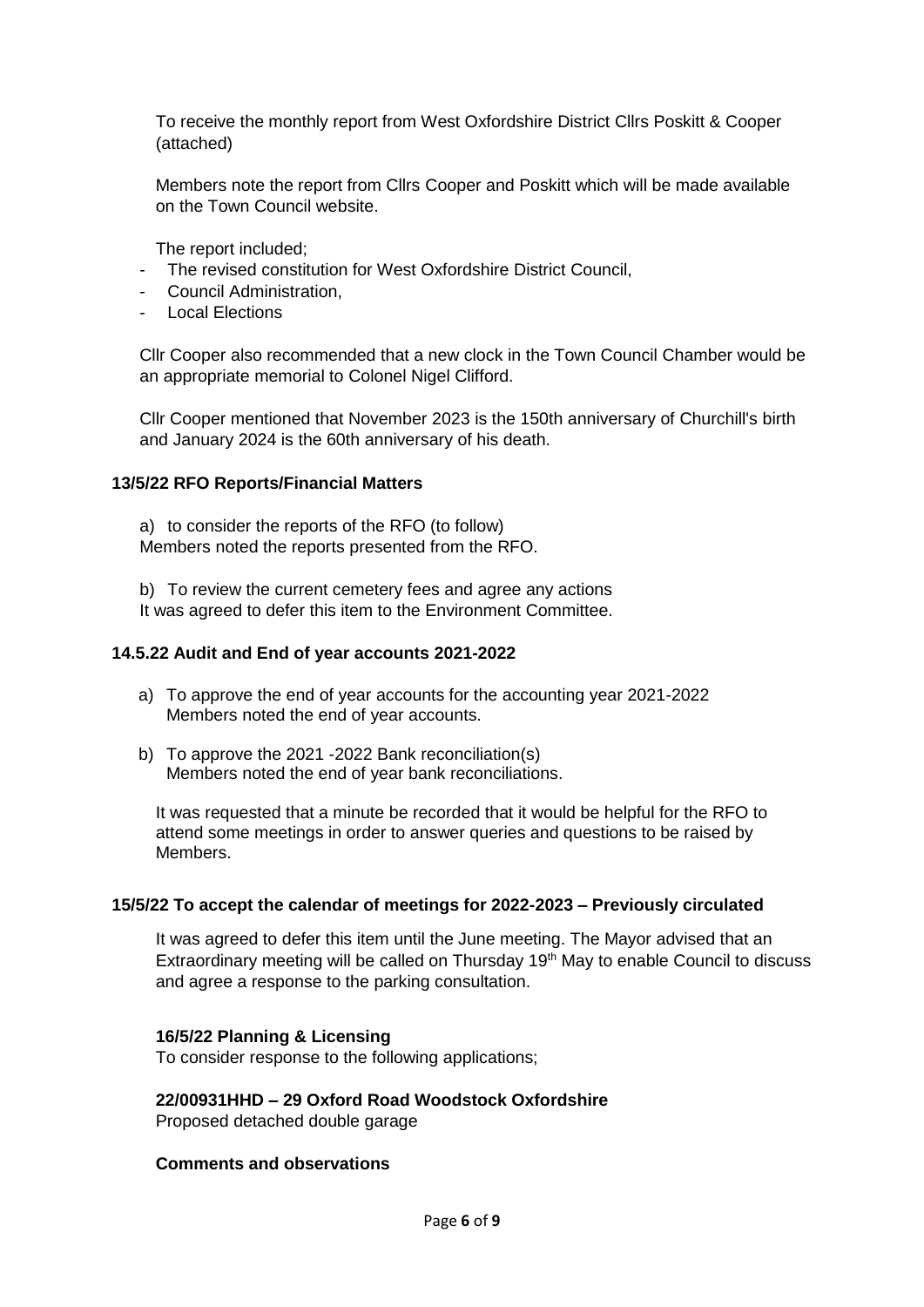Woodstock Town Council objects to this application on the grounds pertaining to forestry matters. Members were disappointed to see the wall highlighted in the Design and Access Statement has now disappeared.

## **22/00893/LC – 105 Manor Road Woodstock Oxfordshire**

Replacement of existing windows

### **Comments and observations**

Woodstock Town Council has no objections regarding this application.

## **22/00943/HHD – 5 Hensington Close Woodstock Oxfordshire**

Single and two story side and rear extension with associated works and replacement front porch

### **Comments and observations**

Woodstock Town Council has no objections regarding this application.

### **22/00999/HHD 34 Blackberry Way Woodstock Oxfordshire**

Proposed Porch (part retrospective)

## **Comments and observations**

Woodstock Town Council has no objections regarding this application.

## **Consultation - Land East of Woodstock Oxford Road Woodstock**

**Reference No: 21/04140//FUL** Reserved Matters application for the erection of a children's nursery school and associated works

#### **Reference No:16/01364/OUT**

Outline planning application (all matters reserved except for means of access in respect of new junction arrangements) comprising up to a maximum of 300 residential dwellings, up to 110sqm of A1/A2/B1/D1 floorspace; associated infrastructure, engineering and ancillary works; provision of public open space; formation of vehicular accesses; and Full Planning Application for the development of phase 1 comprising 46 residential dwellings (46 of the 300 described above) with associated infrastructure f and engineering works.

#### **Comments and observations**

Woodstock Town Council noted that the lead Local Authority has objected to the application. Woodstock Town Council have concerns regarding the lack of lighting for the area, for safety reasons and biodiversity reasons. Members consider the future lighting for the area to be inappropriate. Council Members also expressed significant concerns about sewage and hopes this will be borne in mind.

Cllr Poskitt left the meeting.

## **Consultation – 3 Hedge End Woodstock Oxfordshire**

## **Application No: 22/01049**

Demolition of existing front entrance and utility area. New front single story extension with pitched roof. Removal of existing oriel window to rear elevation and replacement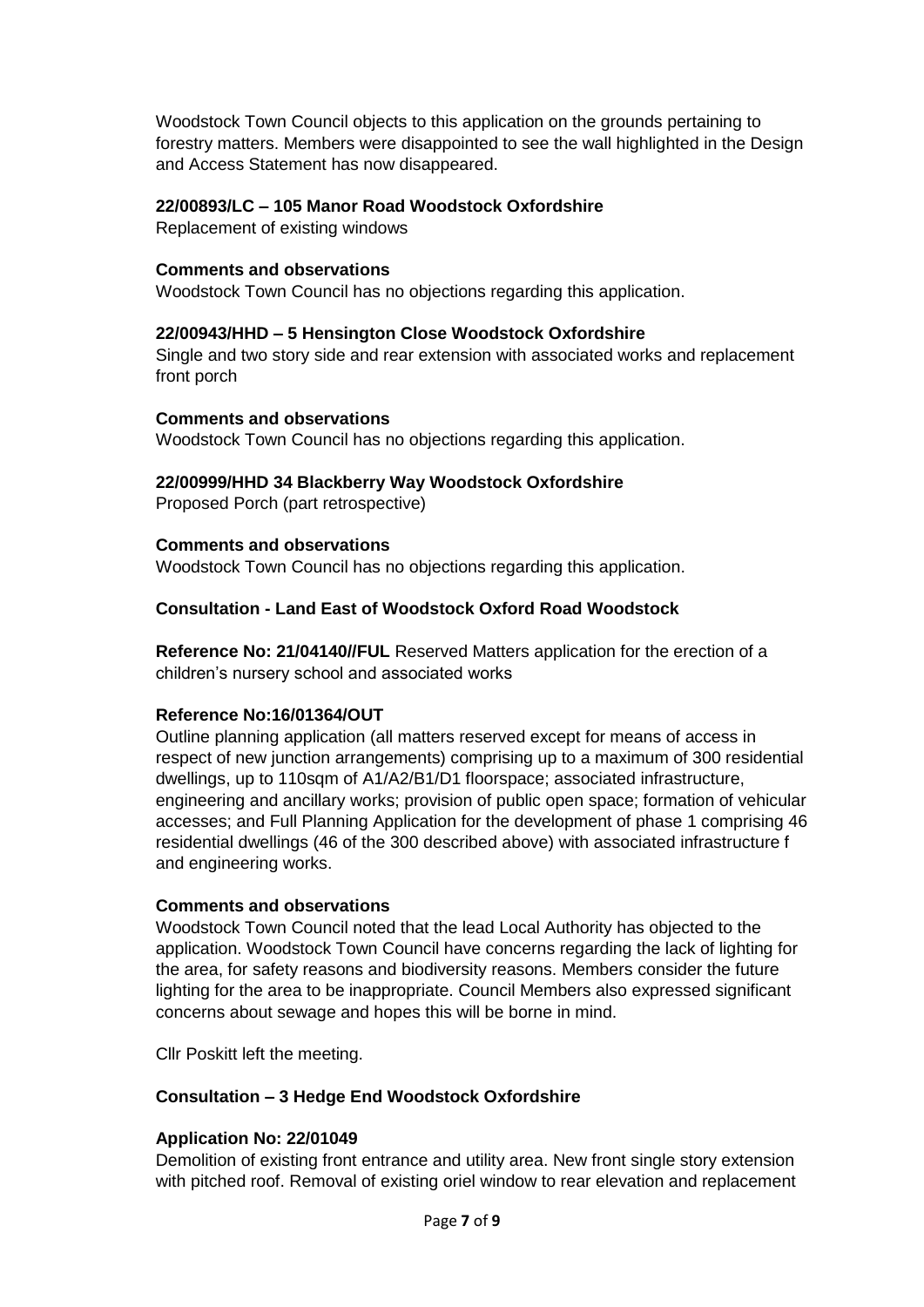with new smaller oriel window. Alterations and relocation of window openings. Replacement of existing cladding to front elevation. Replacement of existing flat roof with new insulation and roof covering, flat roof surface raised by approx, 150mm. Change of use of garage to store and utility. Reconfiguration of hard landscaping including extension of parking area,

## **Comments and observations**

Woodstock Town Council have no objections regarding this application.

Cllr Poskitt re-joined the meeting.

## **16/5/22 To receive a property report from Cllr Ann Grant – Previously circulated**

Members noted the report circulated by Cllr Grant.

As the meeting has run until 8.30pm. in accordance with the Standing Orders, it was **resolved** to continue the meeting until 9.00pm.

## **17/5/22 To receive a report from Woodstock in Bloom – Previously circulated**

To discuss access to the Town Council Chamber for volunteers

Members noted the report and thanked the Woodstock in Bloom representative. Members were requested to consider allowing keys to be made available to enable volunteers to water the planters outside the Town Hall. After careful consideration and listening to a proposal from Cllr Grant, it was **resolved** fore Woodstock Town Council to issue 3 keys for the Green doors Market Street be given to Dr Robert Edwards who will be solely responsible for them and present a list of users to the council for insurance records, returning the keys to the Town Clerk as the end of the summer season.

## **18/5/22 To consider new and replacement bins – item requested by Cllr Nick Manby- Brown**

To discuss and agree any actions arising from the report presented to Council

Members noted the report. It was agreed to assess the current bin provision and consider any new bins to be required.

## **19/5/5 Motions relating to Parking**

i. To consider a motion from Cllr Jo Lamb stating the following:

"This Council supports the OCC parking plan subject to the consultation responses being taken into account.

ii. Motion submitted in accordance with Standing Orders 9(a) and (b): *Proposed by Cllr S Parnes, Seconded by Cllr A Grant* Woodstock Town Council agrees not to make any decision regarding implementation of the proposal to introduce on-street parking charges by Oxfordshire County Council (OCC) in Woodstock until the outcome of the town poll is known. The Clerk will write, on behalf of the Town Council, to each OCC cabinet member to ensure they are all aware of this motion.

It was agreed not to consider the above motions due to a poll being called. It was felt that the electorate need to have their say prior to the above motions being considered.